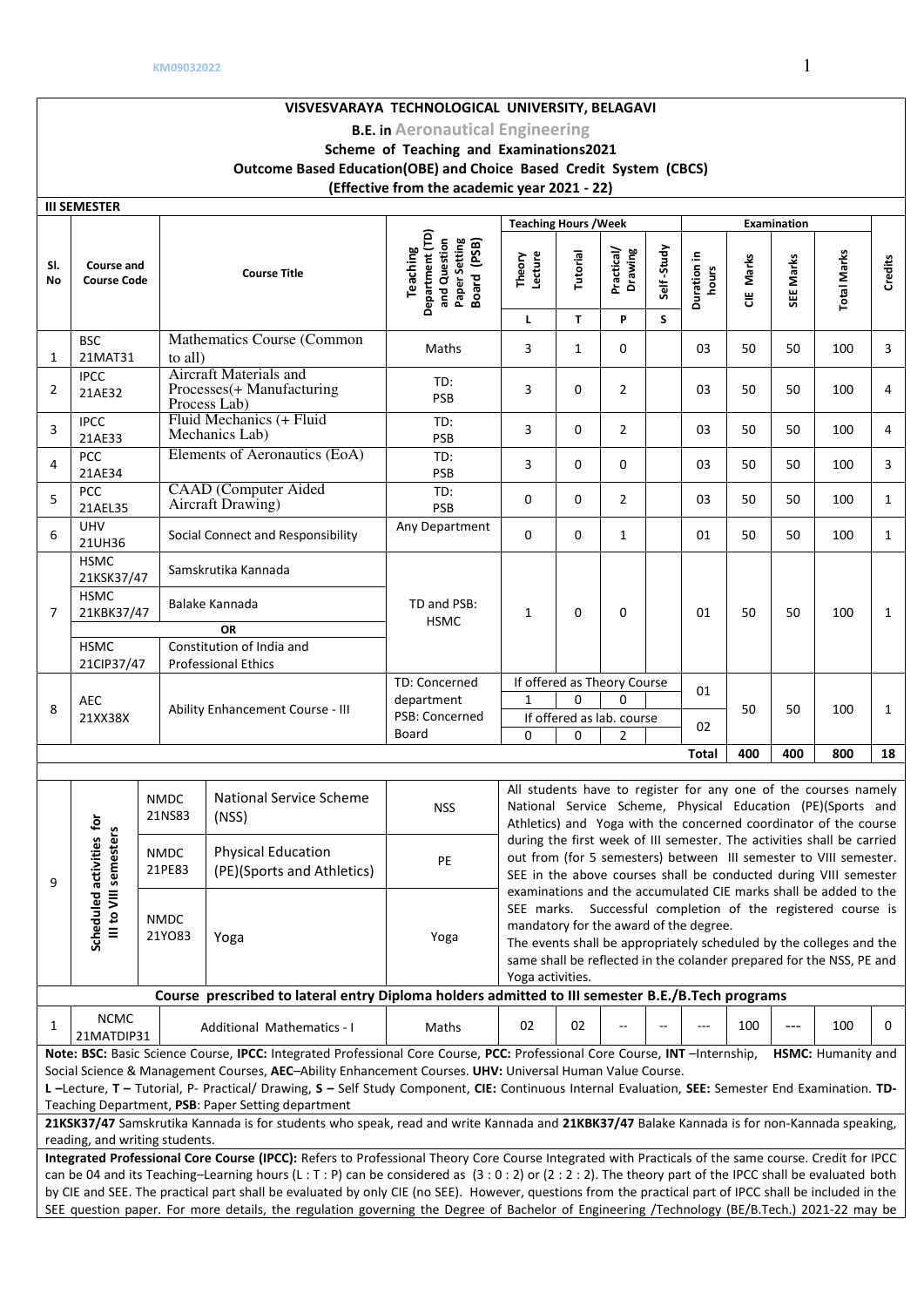### referred.

**21INT49 Inter/Intra Institutional Internship**: All the students admitted to engineering programs under the lateral entry category shall have to undergo a mandatory 21INT49 Inter/Intra Institutional Internship of 03 weeks during the intervening period of III and IV semesters. The internship shall be slated for CIE only and will not have SEE. The letter grade earned through CIE shall be included in the IV semester grade card. The internship shall be considered as a head of passing and shall be considered for vertical progression and for the award of degree. Those, who do not take up / complete the internship shall be declared fail and shall have to complete during subsequently after satisfying the internship requirements. The faculty coordinator or mentor shall monitor the students' internship progress and interact with them for the successful completion of the internship.

## **Non–credit mandatory courses (NCMC):**

## **(A) Additional Mathematics I and II:**

**(1)** These courses are prescribed for III and IV semesters respectively to lateral entry Diploma holders admitted to III semester of B.E./B.Tech., programs. They shall attend the classes during the respective semesters to complete all the formalities of the course and appear for the Continuous Internal Evaluation (CIE). In case, any student fails to register for the said course/fails to secure the minimum 40 % of the prescribed CIE marks, he/she shall be deemed to have secured an F grade. In such a case, the student has to fulfill the course requirements during subsequent semester/s to earn the qualifying CIE marks. These courses are slated for CIE only and has no SEE.

**(2)**Additional Mathematics I and II shall not be considered for vertical progression as well as for the calculation of SGPA and CGPA, but completion of the courses shall be mandatory for the award of degree.

**(3)** Successful completion of the courses Additional Mathematics I and II shall be indicated as satisfactory in the grade card. Non-completion of the courses Additional Mathematics I and II shall be indicated as Unsatisfactory.

#### **(B) National Service Scheme/Physical Education (Sport and Athletics)/ Yoga:**

**(1)** Securing 40 % or more in CIE,35 % or more marks in SEE and 40 % or more in the sum total of CIE + SEE leads to successful completion of the registered course.

**(2)** In case, students fail to secure 35 % marks in SEE, they has to appear for SEE during the subsequent examinations conducted by the University. **(3)**In case, any student fails to register for NSS, PE or Yoga/fails to secure the minimum 40 % of the prescribed CIE marks, he/she shall be deemed to have not completed the requirements of the course. In such a case, the student has to fulfill the course requirements during subsequent semester/s to earn the qualifying CIE marks.

**(4)** Successful completion of the course shall be indicated as satisfactory in the grade card. Non-completion of the course shall be indicated as Unsatisfactory.

**(5)** These courses shall not be considered for vertical progression as well as for the calculation of SGPA and CGPA, but completion of the courses shall be mandatory for the award of degree.

| <b>Ability Enhancement Course - III</b> |                                          |         |                               |  |  |  |  |  |
|-----------------------------------------|------------------------------------------|---------|-------------------------------|--|--|--|--|--|
| 21AE381                                 | Development of Soft Skills for Engineers | 21AE383 | Digitalization in Aeronautics |  |  |  |  |  |
| 21AE382                                 | Ethics, Technology and Engineering       | 21AE384 | Coding literacy               |  |  |  |  |  |
|                                         |                                          |         |                               |  |  |  |  |  |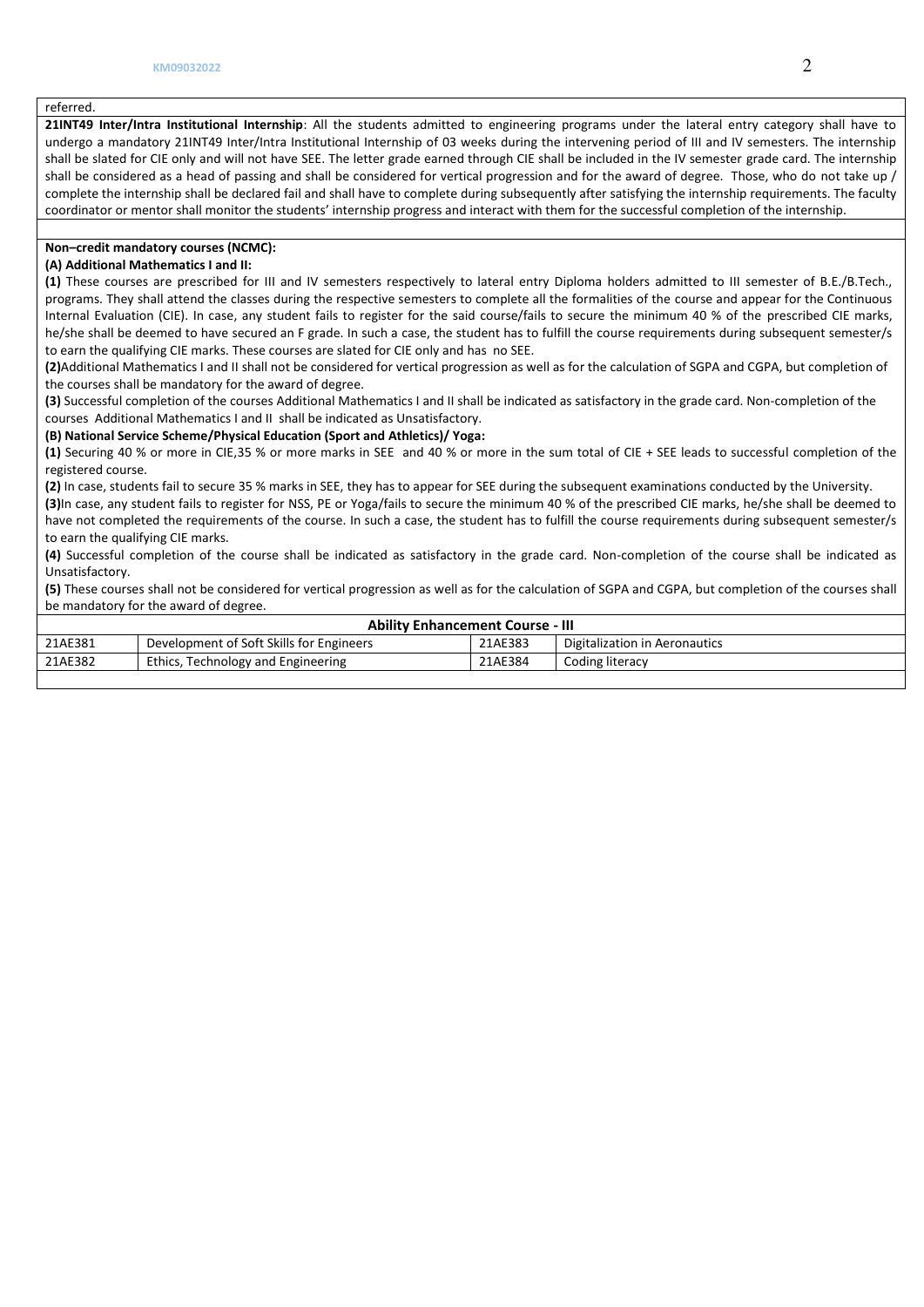#### **VISVESVARAYA TECHNOLOGICAL UNIVERSITY, BELAGAVI B.E. in Aeronautical Engineering Scheme of Teaching and Examinations 2021 Outcome-Based Education(OBE) and Choice Based Credit System (CBCS) (Effective from the academic year 2021 - 22) IV SEMESTER Teaching Hours / Week | Examination Department (TD)**  Department (TD) **and Question Paper Setting**  and Question Paper Setting **Board (PSB) Practical/ Drawing Self -Study Teaching**  Self-Study **hours Theory Lecture Duration in Total Marks Tutorial Total Marks CIE Marks SEE Marks Credits Sl. Course and Course Code Course Title No L T P S**   $1 \begin{array}{|c|}$  BSC<br>21MAT41 21MAT41 MATHEMATICS IV Maths 3 2 0 03 <sup>50</sup> <sup>50</sup> <sup>100</sup> <sup>3</sup>  $2$  IPCC Aerodynamics (+ Aerodynamics  $100 \mid 4$ lab) TD: PSB 3 0 2 03 <sup>50</sup> <sup>50</sup> 21AE42 TD: PSB  $100 \mid 4$ Aero Engineering  $3$  IPCC Thermodynamics ( + Energy 3 0 2 03 50 50 21AE43 Conversion+ Heat & Mass Transfer Labs)  $4 \overline{\smash)214E44}$ PCC Mechanics of Materials TD: PSB 3 1 0 03 50 50  $100$  3 3  $\frac{100}{3}$  $5$   $\begin{array}{|c|c|}\n\hline\n\end{array}$   $\begin{array}{|c|c|}\n\hline\n21BE45\n\end{array}$ AEC Biology For Engineers BT, CHE, PHY 2 0 0 0 02 50 50  $100$  2  $6$  PCC Hydraulics and Pneumatics 100 1 Systems Lab TD: PSB 0 0 2 03 <sup>50</sup> <sup>50</sup> 21AEL46 HSMC 21KSK37/47 Samskrutika Kannada HSMC 21KBK37/47 Balake Kannada 7 HSMC | 1 | 0 | 0 | 01 | 50 | 50 | 100 | 1 OR **HSMC** Constitution of India & Professional 21CIP37/47 **Ethics** If offered as theory Course  $\begin{array}{|c|c|c|c|c|} \hline 1 & 0 & 0 & \hline \end{array}$  01 TD and PSB:  $0$  $8$   $\begin{array}{|c|c|}\n 8 & 214E48X\n\end{array}$ Concerned Ability Enhancement Course- IV 50 50 100 1 department If offered as lab. course  $\begin{bmatrix} 0 & 0 & 2 \end{bmatrix}$  02 9 UHV UHV Any<br>21UH49 Universal Human Values Department Department 1 0 0 01 <sup>50</sup> <sup>50</sup> <sup>100</sup> <sup>1</sup> Completed during the intervening period of II and III semesters by Evaluation By students admitted to first  $10$   $\begin{array}{|l} \hline \text{INT} \\ \hline \text{21INT}49 \end{array}$ the year of BE./B.Tech and  $3 \mid 100 \mid -1100 \mid 2$ Inter/Intra Institutional Internship appropriate during the intervening authorities period of III and IV semesters by Lateral entry students admitted to III semester. **Total 550 450 1000 22 Course prescribed to lateral entry Diploma holders admitted to III semester of Engineering programs** 1 NCMC<br>21MATDIP41 NCMC<br>21MATDIP41 | Additional Mathematics - II | Maths | 02 | 02 | -- | -- | -- | 100 | -- | 100 | 0

**Note:** BSC: Basic Science Course, IPCC: Integrated Professional Core Course, PCC: Professional Core Course, AEC –Ability Enhancement Courses, HSMC: Humanity and Social Science and Management Courses, UHV- Universal Human Value Courses.

L –Lecture, T – Tutorial, P- Practical/ Drawing, S – Self Study Component, CIE: Continuous Internal Evaluation, SEE: Semester End Examination. 21KSK37/47 Samskrutika Kannada is for students who speak, read and write Kannada and 21KBK37/47 Balake Kannada is for non-Kannada speaking, reading, and writing students.

**Integrated Professional Core Course (IPCC):** Refers to Professional Theory Core Course Integrated with Practicals of the same course. Credit for IPCC can be 04 and its Teaching – Learning hours (L: T: P) can be considered as  $(3:0:2)$  or  $(2:2:2)$ . The theory part of the IPCC shall be evaluated both by CIE and SEE. The practical part shall be evaluated by only CIE (no SEE). However, questions from practical part of IPCC shall be included in the SEE question paper.For more details the regulation governing the Degree of Bachelor of Engineering /Technology (BE/B.Tech.) 2021-22 may be referred.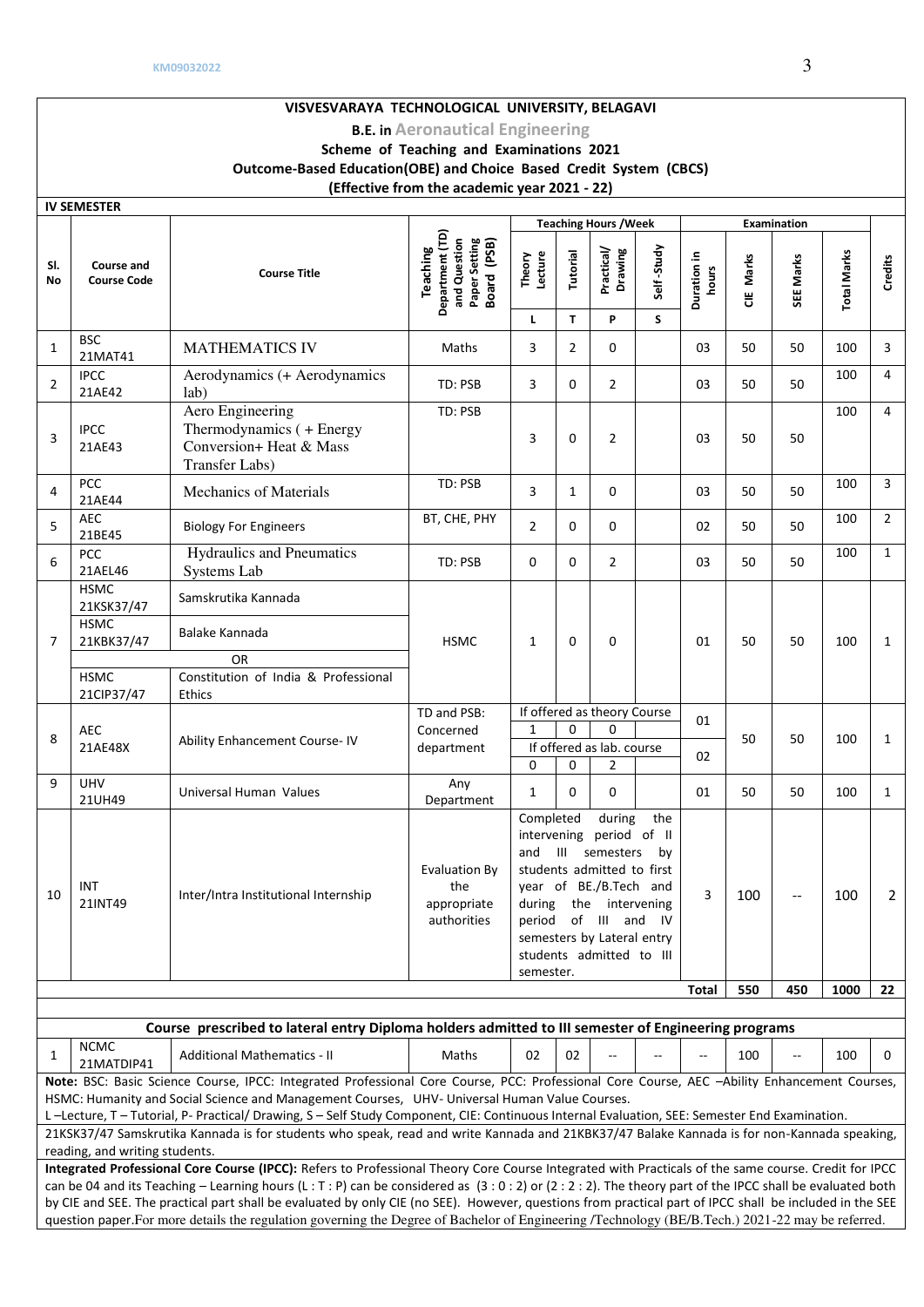## **Non – credit mandatory course (NCMC):**

### **Additional Mathematics - II:**

**(1)** Lateral entry Diploma holders admitted to III semester of B.E./B.Tech., shall attend the classes during the IV semester to complete all the formalities of the course and appear for the Continuous Internal Evaluation (CIE). In case, any student fails to register for the said course/fails to secure the minimum 40 % of the prescribed CIE marks, he/she shall be deemed to have secured an F grade. In such a case, the student has to fulfill the course requirements during subsequent semester/s to earn the qualifying CIE marks. These courses are slated for CIE only and has no SEE.

**(2)** Additional Mathematics I and II shall not be considered for vertical progression as well as for the calculation of SGPA and CGPA, but completion of the courses shall be mandatory for the award of degree.

**(3)** Successful completion of the course Additional Mathematics II shall be indicated as satisfactory in the grade card. Non-completion of the courses Additional Mathematics II shall be indicated as Unsatisfactory.

| <b>Ability Enhancement Course - IV</b> |                                |         |                                                    |  |  |  |  |  |
|----------------------------------------|--------------------------------|---------|----------------------------------------------------|--|--|--|--|--|
| 21AE481                                | The Science of Well-being      | 21AE483 | Flight Mechanics- The basis                        |  |  |  |  |  |
| 21AE482                                | Design Thinking for Innovation | 21AE484 | Introduction to programming with MATLAB and Python |  |  |  |  |  |

## **Internship of 04 weeks during the intervening period of IV and V semesters; 21INT68 Innovation/ Entrepreneurship/ Societal based Internship.**

**(1)** All the students shall have to undergo a mandatory internship of 04 weeks during the intervening period of IV and V semesters. The internship shall be slated for CIE only and will not have SEE. The letter grade earned through CIE shall be included in the VI semester grade card.The internship shall be considered as a head of passing and shall be considered for vertical progression and for the award of degree. Those, who do not take up / complete the internship shall be considered under F (fail) grade and shall have to complete during subsequently after satisfying the internship requirements.

**(2)** Innovation/ Entrepreneurship Internship shall be carried out at industry, State and Central Government /Non-government organizations (NGOs), micro, small and medium enterprise (MSME), Innovation centers or Incubation centers. Innovation need not be a single major breakthrough, it can also be a series of small or incremental changes.Innovation of any kind can also happen outside of the business world.

Entrepreneurship internships offers a chance to gain hands on experience in the world of entrepreneurship and helps to learn what it takes to run a small entrepreneurial business by performing intern duties with an established company. This experience can then be applied to future business endeavours.Start-ups and small companies are a preferred place to learn the business tack ticks for future entrepreneurs as learning how a small business operates will serve the intern well when he/she manages his/her own company. Entrepreneurship acts as a catalyst to open the minds to creativity and innovation.Entrepreneurship internship can be from several sectors, including technology, small and medium-sized, and the service sector.

**(3)** Societal or social internship.

Urbanization is increasing on a global scale; and yet, half the world's population still resides in rural areas and is devoid of many things that urban population enjoy. Rural internship, is a work-based activity in which students will have a chance to solve/reduce the problems of the rural place for better living.

As proposed under the AICTE rural internship programme, activities under Societal or social internship, particularly in rural areas, shall be considered for 40 points under AICTE activity point programme.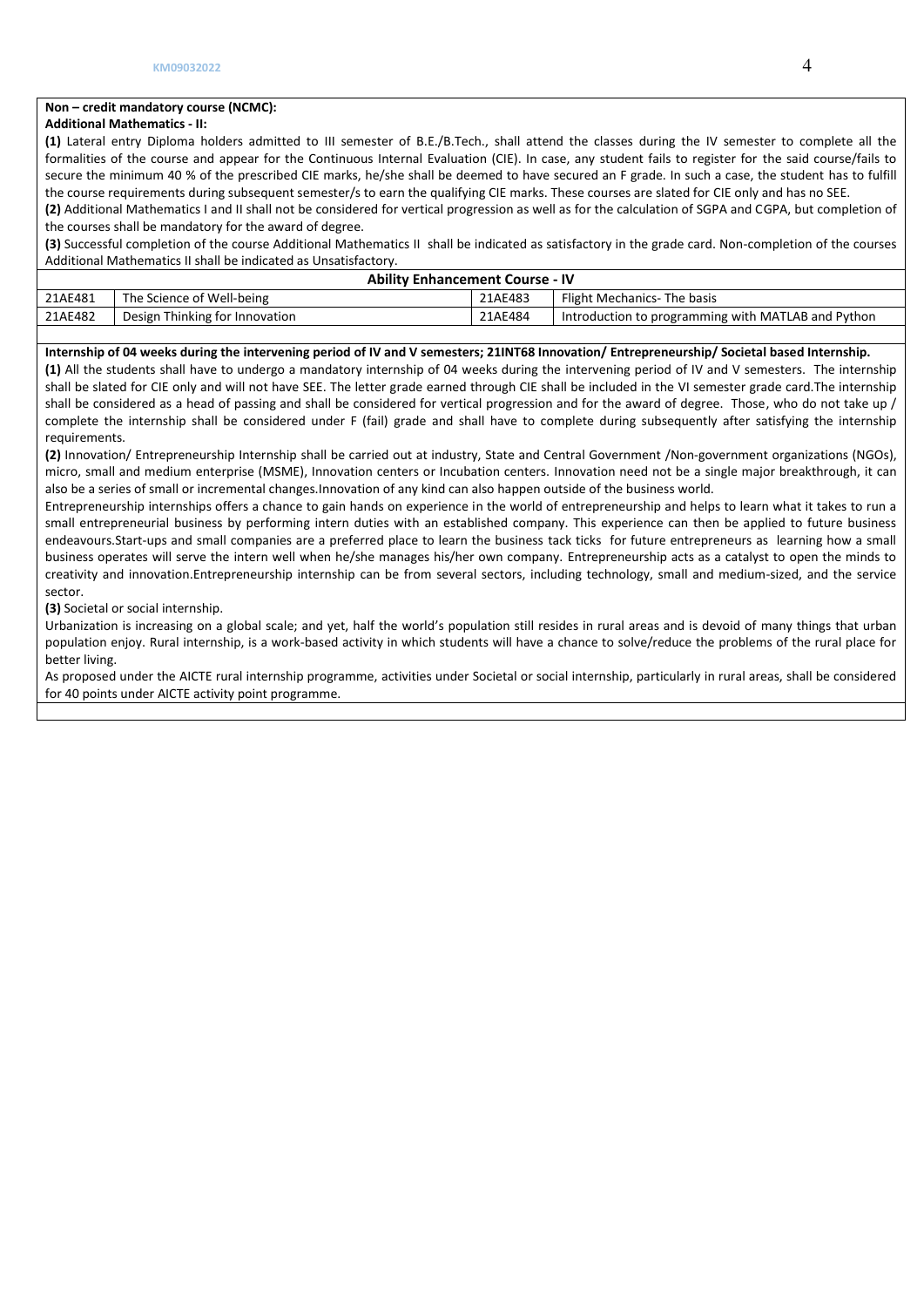#### **VISVESVARAYA TECHNOLOGICAL UNIVERSITY, BELAGAVI B.E. in Aeronautical Engineering Scheme of Teaching and Examinations 2021 Outcome Based Education(OBE) and Choice Based Credit System (CBCS) (Effective from the academic year 2021 - 22) V SEMESTER Teaching Hours / Week | Examination Department (TD) Board (PSB)** Department (TD) **and Question Paper Setting**  and Question **Teaching Practical/ Drawing**  Self-Study **Self -Study hours**  Theory<br>Lecture<br>Tutorial **Duration in Total Marks Total Marks CIE Marks SEE Marks Credits Sl. Course and Course Code Course Title No L T P S**   $1$  BSC Mechanism and Machine Theory Theory 100 100  $\left| 3 \right| 3 \left| 0 \right| 0 \left| 0 \right| 03 \left| 50 \right| 50 \left| 100 \right| 3$ 21AE51  $2$  IPCC Aircraft Propulsion (+ Propulsion Lab) TD: PSB 3 0 2 03 <sup>50</sup> <sup>50</sup> <sup>100</sup> <sup>4</sup> 21AE52  $\begin{array}{c|c} 3 & PCC \\ 21AE53 \end{array}$ PCC Aero structures TD: PSB 3 1 0 03 50 50 100 3 Aircraft Performance and  $4$  PCC TD: PSB | 3 | 1 | 0 | 03 | 50 | 50 | 100 | 3 **Stability** 21AE54 Advanced Aircraft Structures TD: PSB  $5$  PCC 0 0 2 03 50 50 100 1 21AEL55 Lab TD: Any Department  $6$  AEC Research Methodology & PSB: As 2 0 0 0 02 50 50 100 2 21AE56 Intellectual Property Rights identified by University TD: Civil/ HSMC Environmental 7 21CIV57 | Environmental Studies /Chemistry/ 1 0 0 1 1 50 50 100 1 Biotech. PSB: Civil Engg If offered as Theory courses 01 AEC AEC <br>21AE58X Ability Enhancement Course-V Concerned 1 0 0 8 50 50 100 1 If offered as lab. courses Board <sup>02</sup> 0 0 2  **Total 400 400 800 18 Ability Enhancement Course - V**  21AE581 DRONE Pilot Training 21AE583 Virtual Aircraft Simulation

21AE582 Introduction to Swarm Drone 21AE584 Multi-disciplinary Research in Aeronautical Engineering

Note: BSC: Basic Science Course, PCC: Professional Core Course, IPCC: Integrated Professional Core Course, AEC –Ability Enhancement Course INT – Internship, HSMC: Humanity and Social Science & Management Courses.

L –Lecture, T – Tutorial, P- Practical/ Drawing, S – Self Study Component, CIE: Continuous Internal Evaluation, SEE: Semester End Examination. **Integrated Professional Core Course (IPCC):** refers to Professional Theory Core Course Integrated with Practical of the same course. Credit for IPCC can be 04 and its Teaching – Learning hours (L : T : P) can be considered as (3 : 0 : 2) or (2 : 2 : 2). Theory part of the IPCC shall be evaluated both by CIE and SEE. The practical part shall be evaluated by CIE only and there shall be no SEE. For more details the regulation governing the Degree of Bachelor of Engineering /Technology (BE/B.Tech.) 2021-22 may be referred.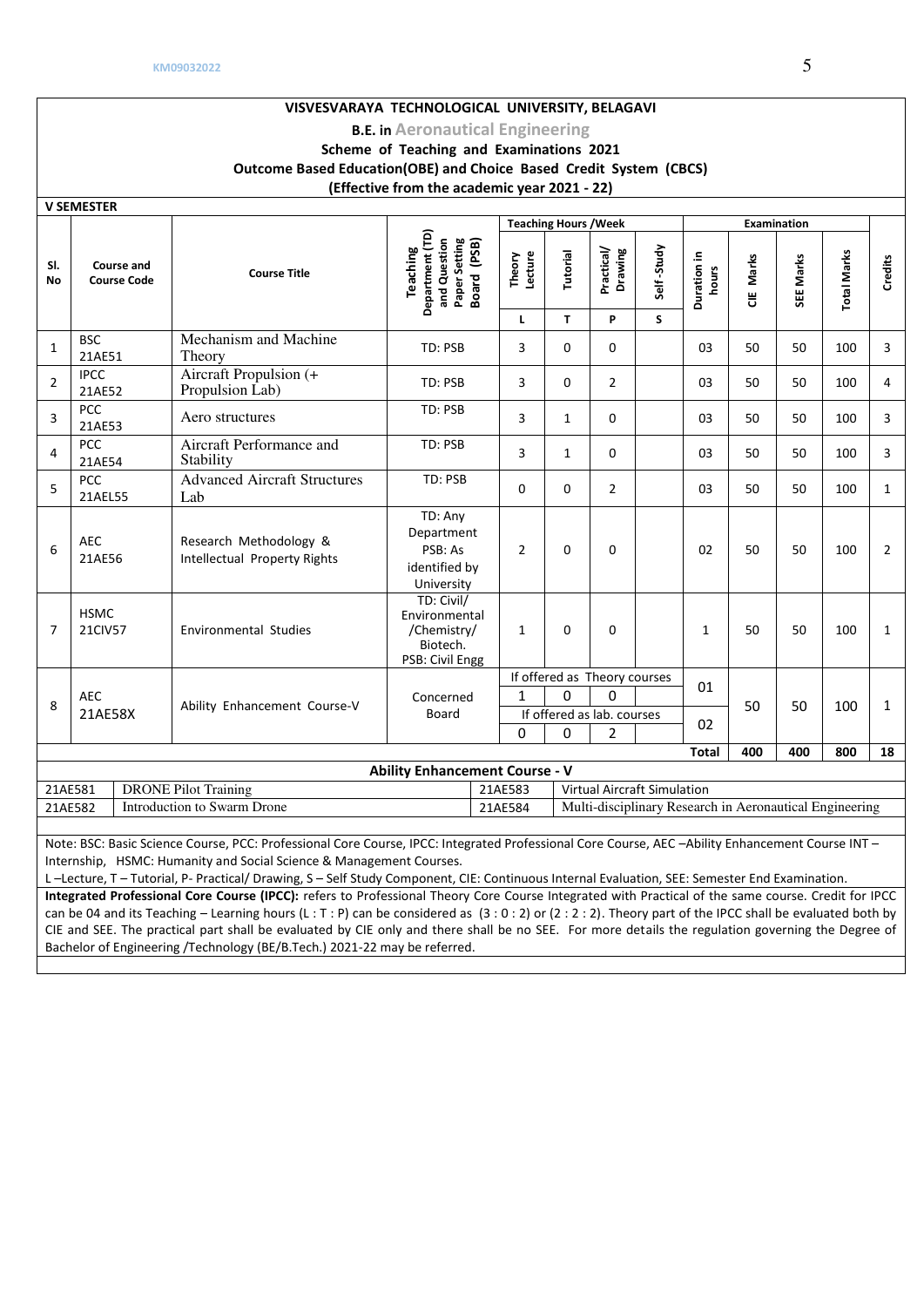# **VISVESVARAYA TECHNOLOGICAL UNIVERSITY, BELAGAVI**

# **B.E. in Aeronautical Engineering Scheme of Teaching and Examinations 2021 Outcome-Based Education(OBE) and Choice Based Credit System (CBCS) (Effective from the academic year 2021 - 22)**

|                | <b>VI SEMESTER</b>                                                                                 |                              |                                                                           |                                                                             |              |                                                                                 |          |                        |            |                      |           |                                               |                    |                |
|----------------|----------------------------------------------------------------------------------------------------|------------------------------|---------------------------------------------------------------------------|-----------------------------------------------------------------------------|--------------|---------------------------------------------------------------------------------|----------|------------------------|------------|----------------------|-----------|-----------------------------------------------|--------------------|----------------|
|                |                                                                                                    | <b>Teaching Hours / Week</b> |                                                                           |                                                                             |              |                                                                                 |          |                        |            |                      |           |                                               |                    |                |
| SI.<br>No      | Course and<br><b>Course Code</b>                                                                   |                              | <b>Course Title</b>                                                       | Department (TD)<br>and Question<br>Paper Setting<br>Board (PSB)<br>Teaching |              | Lecture<br>Theory                                                               | Tutorial | Practical/<br>Drawing  | Self-Study | Duration in<br>hours | CIE Marks | SEE Marks                                     | <b>Total Marks</b> | Credits        |
|                |                                                                                                    |                              |                                                                           |                                                                             |              | L                                                                               | T.       | P                      | S          |                      |           |                                               |                    |                |
| $\mathbf{1}$   | <b>HSMC</b><br>21AE61                                                                              |                              | <b>Aviation Management</b>                                                | TD: PSB                                                                     |              | 3                                                                               | 0        | $\Omega$               |            | 03                   | 50        | 50                                            | 100                | 3              |
| 2              | <b>IPCC</b><br>21AE62                                                                              |                              | Aircraft Systems and Avionics<br>+ Avionics Lab)                          | TD: PSB                                                                     |              | 3                                                                               | 0        | $\overline{2}$         |            | 03                   | 50        | 50                                            | 100                | 4              |
| 3              | <b>PCC</b><br>21AE63                                                                               |                              | <b>Gas Turbine Technology</b>                                             | TD: PSB                                                                     |              | 3                                                                               | 0        | $\Omega$               |            | 03                   | 50        | 50                                            | 100                | 3              |
| 4              | PEC<br>21AE64x                                                                                     |                              | Professional Elective Course-I                                            | TD: PSB                                                                     |              | 3                                                                               | $\Omega$ | $\Omega$               |            | 03                   | 50        | 50                                            | 100                | 3              |
| 5              | <b>OEC</b><br>21AE65x                                                                              |                              | Open Elective Course-I                                                    | Concerned<br>Department                                                     |              | 3                                                                               | $\Omega$ | $\Omega$               |            | 03                   | 50        | 50                                            | 100                | 3              |
| 6              | PCC<br>21AEL66                                                                                     |                              | Flight Modelling, Analysis and<br>Simulation Lab                          | TD: PSB<br>0                                                                |              |                                                                                 | 0        | $\overline{2}$         |            | 03                   | 50        | 50                                            | 100                | $\mathbf{1}$   |
| $\overline{7}$ | MP<br>21AEMP67                                                                                     |                              | Mini Project                                                              | TD: PSB                                                                     |              | Two contact hours /week for<br>interaction between the<br>faculty and students. |          |                        |            | $\mathbf{u}$         | 100       | $\overline{a}$                                | 100                | $\overline{2}$ |
| 8              | INT<br>21INT68                                                                                     |                              | Innovation/Entrepreneurship<br>/Societal Internship                       | and V semesters.                                                            |              | Completed during the intervening period of IV                                   |          |                        |            |                      | 100       | $\mathord{\hspace{1pt}\text{--}\hspace{1pt}}$ | 100                | 3              |
|                |                                                                                                    |                              |                                                                           |                                                                             | <b>Total</b> |                                                                                 |          |                        |            |                      | 500       | 300                                           | 800                | 22             |
|                |                                                                                                    |                              |                                                                           |                                                                             |              |                                                                                 |          |                        |            |                      |           |                                               |                    |                |
|                |                                                                                                    |                              |                                                                           | <b>Professional Elective - I</b>                                            |              |                                                                                 |          |                        |            |                      |           |                                               |                    |                |
|                | Computational Fluid Flow and Heat Transfer<br>21AE641<br>Flight Vehicle Design<br>21AE643          |                              |                                                                           |                                                                             |              |                                                                                 |          |                        |            |                      |           |                                               |                    |                |
|                | <b>Composite Materials and Structures</b><br>21AE642<br>21AE644<br>Principles of Flight Simulation |                              |                                                                           |                                                                             |              |                                                                                 |          |                        |            |                      |           |                                               |                    |                |
|                |                                                                                                    |                              | Open Electives - I offered by the Department to other Department students |                                                                             |              |                                                                                 |          |                        |            |                      |           |                                               |                    |                |
| 21AE651        |                                                                                                    |                              | Introduction to Aerospace History                                         |                                                                             | 21AE653      |                                                                                 |          | <b>Indian Aviation</b> |            |                      |           |                                               |                    |                |
|                | 21AE652<br>Introduction to Helicopters<br>21AE654                                                  |                              |                                                                           |                                                                             |              | Airline and Airport Management                                                  |          |                        |            |                      |           |                                               |                    |                |

**Note: HSMC:** Humanity and Social Science & Management Courses, **IPCC:** Integrated Professional Core Course, **PCC:** Professional Core Course, **PEC:** Professional Elective Courses, O**EC**–Open Elective Course, **MP** –Mini Project, INT –Internship.

L –Lecture, T – Tutorial, P - Practical / Drawing, S – Self Study Component, CIE: Continuous Internal Evaluation, SEE: Semester End Examination.

**Integrated Professional Core Course (IPCC):** Refers to Professional Theory Core Course Integrated with Practical of the same course. Credit for IPCC can be 04 and its Teaching – Learning hours (L: T: P) can be considered as  $(3:0:2)$  or  $(2:2:2)$ . The theory part of the IPCC shall be evaluated both by CIE and SEE. The practical part shall be evaluated by CIE only and there shall be no SEE. For more details, the regulation governing the Degree of Bachelor of Engineering /Technology (BE/B.Tech) 2021-22 may be referred.

## **Professional Elective Courses(PEC):**

A professional elective (PEC) course is intended to enhance the depth and breadth of educational experience in the Engineering and Technology curriculum. Multidisciplinary courses that are added supplement the latest trend and advanced technology in the selected stream of engineering. Each group will provide an option to select one course out of five course. The minimum students' strength for offering professional electives is 10. However, this conditional shall not be applicable to cases where the admission to the programme is less than 10.

### **Open Elective Courses:**

Students belonging to a particular stream of Engineering and Technology are not entitled for the open electives offered by their parent Department. However, they can opt an elective offered by other Departments, provided they satisfy the prerequisite condition if any. Registration to open electives shall be documented under the guidance of the Program Coordinator/ Advisor/Mentor.

# Selection of an open elective shall **not be allowed** if,

**(i)** The candidate has studied the same course during the previous semesters of the program.

**(ii)** The syllabus content of open electives is similar to that of the Departmental core courses or professional electives.

**(iii)** A similar course, under any category, is prescribed in the higher semesters of the program.

In case, any college is desirous of offering a course (not included in the Open Elective List of the University) from streams such as Law, Business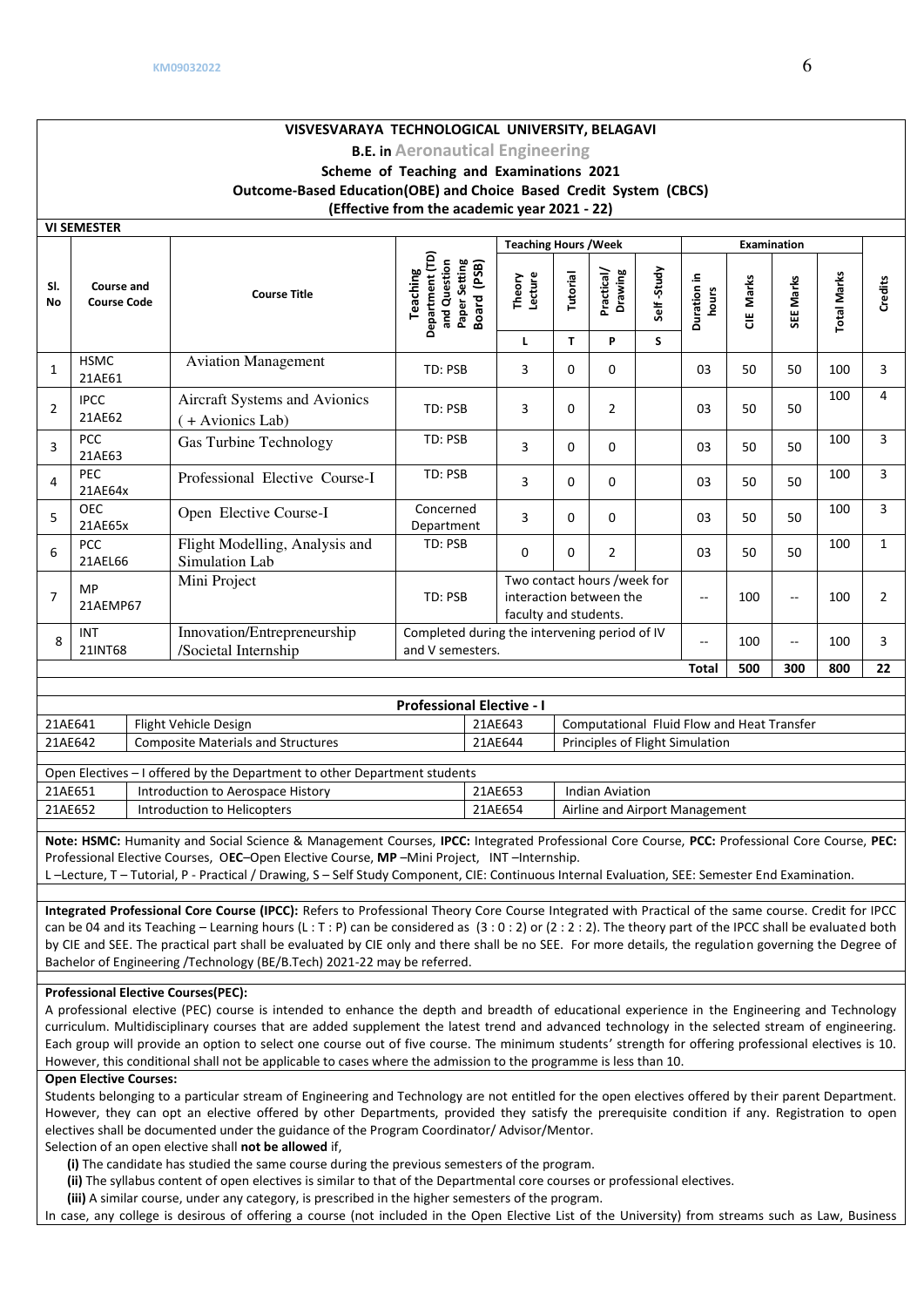(MBA), Medicine, Arts, Commerce, etc., can seek permission, at least one month before the commencement of the semester, from the University by submitting a copy of the syllabus along with the details of expertise available to teach the same in the college.

The minimum students' strength for offering open electives is 10. However, this conditional shall not be applicable to cases where the admission to the programme is less than 10.

**Mini-project work:** Mini Project is a laboratory-oriented course which will provide a platform to students to enhance their practical knowledge and skills by the development of small systems/applications.

Based on the ability/abilities of the student/s and recommendations of the mentor, a single discipline or a multidisciplinary Mini- project can be assigned to an individual student or to a group having not more than 4 students.

## **CIE procedure for Mini-project:**

**(i) Single discipline:** The CIE marks shall be awarded by a committee consisting of the Head of the concerned Department and two faculty members of the Department, one of them being the Guide. The CIE marks awarded for the Mini-project work shall be based on the evaluation of project report, project presentation skill, and question and answer session in the ratio of 50:25:25. The marks awarded for the project report shall be the same for all the batch mates.

**(ii) Interdisciplinary:** Continuous Internal Evaluation shall be group-wise at the college level with the participation of all the guides of the project.

The CIE marks awarded for the Mini-project, shall be based on the evaluation of project report, project presentation skill, and question and answer session in the ratio 50:25:25. The marks awarded for the project report shall be the same for all the batch mates.

**No SEE component for Mini-Project.** 

## **VII semester Classwork and Research Internship /Industry Internship (21INT82)**

## **Swapping Facility**

Institutions can swap VII and VIII Semester Scheme of Teaching and Examinations to accommodate research internship/ industry internship after the VI semester**.** 

**(2)** Credits earned for the courses of VII and VIII Semester Scheme of Teaching and Examinations shall be counted against the corresponding semesters whether VII or VIII semester is completed during the beginning of IV year or later part of IV year of the program.

## **Elucidation:**

At the beginning of IV year of the programme i.e., after VI semester, VII semester classwork and VIII semester Research Internship /Industrial Internship shall be permitted to be operated simultaneously by the University so that students have ample opportunity for internship. In other words, a good percentage of the class shall attend VII semester classwork and similar percentage of others shall attend to Research Internship or Industrial Internship.

Research/Industrial Internship shall be carried out at an Industry, NGO, MSME, Innovation centre, Incubation centre, Start-up, Centers of Excellence (CoE), Study Centre established in the parent institute and /or at reputed research organizations / institutes. The intership can also be rural internship.

The mandatory Research internship /Industry internship is for 24 weeks. The internship shall be considered as a head of passing and shall be considered for the award of degree. Those, who do not take up/complete the internship shall be declared fail and shall have to complete during the subsequent University examination after satisfying the internship requirements.

## **INT21INT82 Research Internship/ Industry Internship/Rural Internship**

**Research internship:** A research internship is intended to offer the flavour of current research going on in the research field. It helps students get familiarized with the field and imparts the skill required for carrying out research.

**Industry internship:** Is an extended period of work experience undertaken by students to supplement their degree for professional development. It also helps them learn to overcome unexpected obstacles and successfully navigate organizations, perspectives, and cultures. Dealing with contingencies helps students recognize, appreciate, and adapt to organizational realities by tempering their knowledge with practical constraints.

**Rural internship:** A long-term goal, as proposed under the AICTE rural internship programme, shall be counted as rural internship activity.

The student can take up Interdisciplinary Research Internship or Industry Internship.

The faculty coordinator or mentor has to monitor the students' internship progress and interact with them to guide for the successful completion of the internship.

The students are permitted to carry out the internship anywhere in India or abroad. University shall not bear any expenses incurred in respect of internship.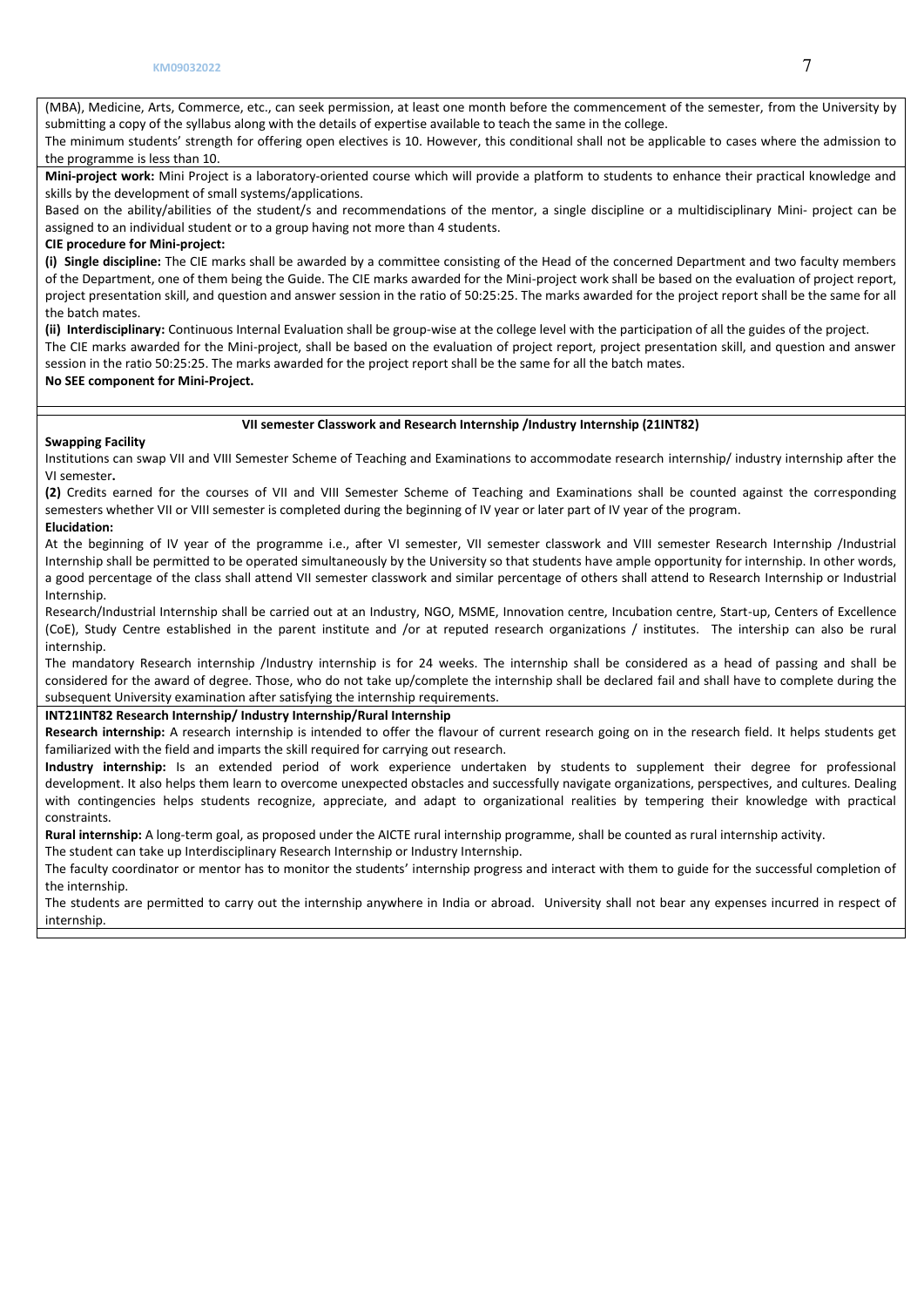21AE733 System Engineering

## **VISVESVARAYA TECHNOLOGICAL UNIVERSITY, BELAGAVI B.E. in Aeronautical Engineering Scheme of Teaching and Examinations 2021 Outcome Based Education(OBE) and Choice Based Credit System (CBCS) (Effective from the academic year 2021 - 22)**

|                  | Swappable VII and VIII SEMESTER  |                                  |                                                                                       |                                                                                 |                              |                       |            |                      |            |           |                    |         |
|------------------|----------------------------------|----------------------------------|---------------------------------------------------------------------------------------|---------------------------------------------------------------------------------|------------------------------|-----------------------|------------|----------------------|------------|-----------|--------------------|---------|
|                  | <b>VII SEMESTER</b>              |                                  |                                                                                       |                                                                                 |                              |                       |            |                      |            |           |                    |         |
|                  |                                  |                                  |                                                                                       |                                                                                 | <b>Teaching Hours / Week</b> |                       |            | <b>Examination</b>   |            |           |                    |         |
| SI.<br><b>No</b> | Course and<br><b>Course Code</b> | <b>Course Title</b>              | Department (TD)<br>and Question<br>Paper Setting<br>(PSB)<br>Teaching<br><b>Board</b> | Lecture<br>Theory                                                               | Tutorial                     | Practical/<br>Drawing | Self-Study | Duration in<br>hours | Marks<br>٣ | SEE Marks | <b>Total Marks</b> | Credits |
|                  |                                  |                                  |                                                                                       | L                                                                               | T.                           | P                     | S.         |                      |            |           |                    |         |
| $\mathbf{1}$     | <b>PCC</b><br>21AE71             | Conjugate Heat Transfer(CHT)     | TD: PSB                                                                               | 3                                                                               | $\mathbf{1}$                 | $\Omega$              |            | 3                    | 50         | 50        | 100                | 3       |
| $\overline{2}$   | <b>PCC</b><br>21AE72             | <b>Control Engineering</b>       | TD: PSB                                                                               | 3                                                                               | $\Omega$                     | $\Omega$              |            | 3                    | 50         | 50        | 100                | 2       |
| 3                | <b>PEC</b><br>21AE72X            | Professional elective Course-II  | TD: PSB                                                                               | 3                                                                               | 0                            | 0                     |            | 3                    | 50         | 50        | 100                | 3       |
| 4                | <b>PEC</b><br>21AE73X            | Professional elective Course-III | TD: PSB                                                                               | 3                                                                               | $\Omega$                     | $\Omega$              |            | 3                    | 50         | 50        | 100                | 3       |
| 5                | <b>OEC</b><br>21AE74X            | Open elective Course-II          | Concerned<br>Department                                                               | 3                                                                               | 0                            | 0                     |            | 3                    | 50         | 50        | 100                | 3       |
| 6                | Project<br>21AEP75               | Project work                     | TD: PSB                                                                               | Two contact hours /week for<br>interaction between the<br>faculty and students. |                              |                       | 3          | 100                  | 100        | 200       | 10                 |         |
|                  |                                  |                                  |                                                                                       |                                                                                 |                              |                       |            | <b>Total</b>         | 350        | 350       | 700                | 24      |
|                  |                                  |                                  |                                                                                       |                                                                                 |                              |                       |            |                      |            |           |                    |         |

|                                                      | <b>VIII SEMESTER</b>                  |                                  |  |                                                           |                                                 |                                     |                                                                                |          |                       |            |                               |           |           |                    |         |
|------------------------------------------------------|---------------------------------------|----------------------------------|--|-----------------------------------------------------------|-------------------------------------------------|-------------------------------------|--------------------------------------------------------------------------------|----------|-----------------------|------------|-------------------------------|-----------|-----------|--------------------|---------|
| <b>Teaching Hours / Week</b>                         |                                       |                                  |  |                                                           |                                                 | <b>Examination</b>                  |                                                                                |          |                       |            |                               |           |           |                    |         |
| SI.<br>No                                            |                                       | Course and<br><b>Course Code</b> |  | <b>Course Title</b>                                       | Department<br>Teaching                          |                                     | Lecture<br>Theory                                                              | Tutorial | Practical/<br>Drawing | Self-Study | Duration in<br>hours          | CIE Marks | SEE Marks | <b>Total Marks</b> | Credits |
|                                                      |                                       |                                  |  |                                                           |                                                 |                                     | L                                                                              | T.       | P                     | S.         |                               |           |           |                    |         |
| $\mathbf{1}$                                         | Seminar<br>21AE81                     |                                  |  | <b>Technical Seminar</b>                                  | TD: PSB                                         |                                     | One contact hour /week for<br>interaction between the<br>faculty and students. |          |                       | --         | 100                           | --        | 100       | 01                 |         |
|                                                      | <b>INT</b>                            |                                  |  | Research Internship/ Industry                             |                                                 |                                     | Two contact hours /week for                                                    |          |                       | 03         |                               |           |           |                    |         |
| 2                                                    | TD: PSB<br>21INT82<br>Internship      |                                  |  |                                                           |                                                 |                                     | interaction between the                                                        |          |                       |            | (Batch                        | 100       | 100       | 200                | 15      |
|                                                      |                                       |                                  |  |                                                           |                                                 | faculty and students.               |                                                                                | wise)    |                       |            |                               |           |           |                    |         |
| 3                                                    |                                       | 21NS83                           |  | National Service Scheme (NSS)                             | <b>NSS</b>                                      |                                     |                                                                                |          |                       |            |                               |           |           |                    |         |
|                                                      | NCMC                                  | 21PE83                           |  | <b>Physical Education (PE) (Sports)</b><br>and Athletics) | PE                                              |                                     | Completed during the<br>intervening period of III                              |          |                       | --         | 50                            | 50        | 100       | 0                  |         |
|                                                      |                                       | 21YO83                           |  | Yoga                                                      | Yoga                                            |                                     | semester to VIII semester.                                                     |          |                       |            |                               |           |           |                    |         |
|                                                      |                                       |                                  |  |                                                           |                                                 |                                     |                                                                                |          |                       |            | <b>Total</b>                  | 250       | 150       | 400                | 16      |
|                                                      |                                       |                                  |  |                                                           |                                                 |                                     |                                                                                |          |                       |            |                               |           |           |                    |         |
|                                                      |                                       |                                  |  |                                                           | <b>Professional Elective - II</b>               |                                     |                                                                                |          |                       |            |                               |           |           |                    |         |
| Wind Tunnel Techniques<br>21AE721                    |                                       |                                  |  | Heat and Mass Transfer<br>21AE724                         |                                                 |                                     |                                                                                |          |                       |            |                               |           |           |                    |         |
|                                                      | <b>Helicopter Dynamics</b><br>21AE722 |                                  |  |                                                           | AI and ML for Aerospace Applications<br>21AE725 |                                     |                                                                                |          |                       |            |                               |           |           |                    |         |
|                                                      | <b>Flight Testing</b><br>21AE723      |                                  |  |                                                           |                                                 |                                     |                                                                                |          |                       |            |                               |           |           |                    |         |
|                                                      |                                       |                                  |  |                                                           |                                                 |                                     |                                                                                |          |                       |            |                               |           |           |                    |         |
|                                                      |                                       |                                  |  |                                                           | <b>Professional Elective - III</b>              |                                     |                                                                                |          |                       |            |                               |           |           |                    |         |
| 21AE731                                              |                                       |                                  |  | Space Mechanics                                           |                                                 |                                     | 21AE734                                                                        |          |                       |            | Theory of Aircraft Vibrations |           |           |                    |         |
| Aircraft Maintenance, Repair and Overhaul<br>21AE732 |                                       |                                  |  | 21AE735                                                   |                                                 | Computational Science & Engineering |                                                                                |          |                       |            |                               |           |           |                    |         |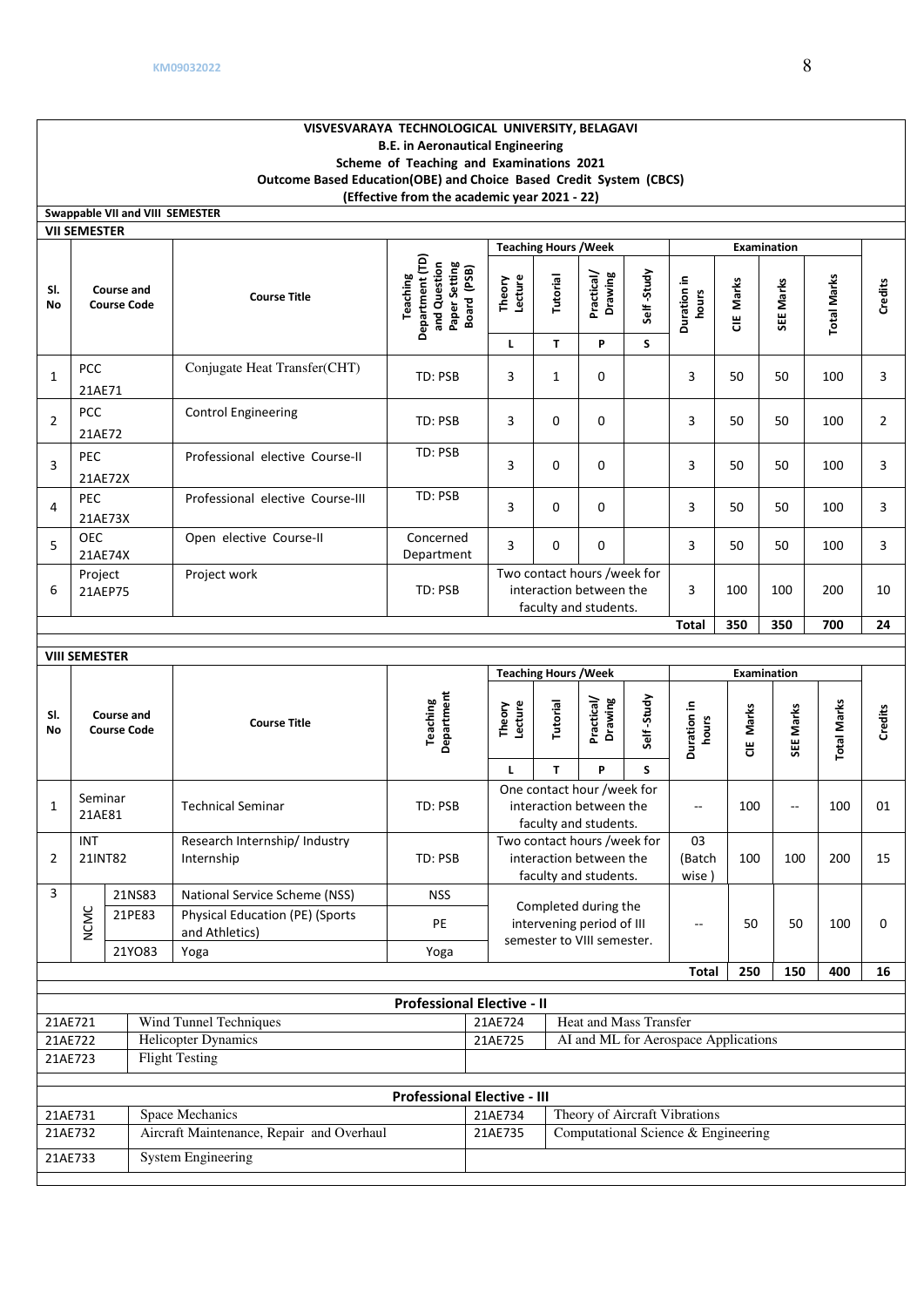## **Open Electives - II offered by the Department to other Department students**

| 21AE741 | Earth and Space Sciences             | 21AE744 | Industrial Aerodynamics            |
|---------|--------------------------------------|---------|------------------------------------|
| 21AE742 | Aviation and Internet Infrastructure | 21AE745 | <b>Basics of Flight Simulation</b> |
| 21AE743 | Air Traffic and Weather              |         |                                    |
|         |                                      |         |                                    |

**Note: PCC:** Professional Core Course, **PEC:** Professional Elective Courses, **OEC**–Open Elective Course, **AEC** –Ability Enhancement Courses.

L –Lecture, T – Tutorial, P- Practical / Drawing, S – Self Study Component, CIE: Continuous Internal Evaluation, SEE: Semester End Examination.

## **Note: VII and VIII semesters of IV year of the programme**

**(1)** Institutions can swap VII and VIII Semester Scheme of Teaching and Examinations to accommodate research internship/ industry internship after the VI semester**.** 

**(2)** Credits earned for the courses of VII and VIII Semester Scheme of Teaching and Examinations shall be counted against the corresponding semesters whether VII or VIII semester is completed during the beginning of IV year or later part of IV year of the programme.

#### **PROJECT WORK (21XXP75):** The objective of the Project work is

**(i)** To encourage independent learning and the innovative attitude of the students.

**(ii)** To develop interactive attitude, communication skills, organization, time management, and presentation skills.

**(iii)** To impart flexibility and adaptability.

**(iv)** To inspire team working.

**(v)** To expand intellectual capacity, credibility, judgment and intuition.

**(vi)** To adhere to punctuality, setting and meeting deadlines.

**(vii)** To instil responsibilities to oneself and others.

**(viii)**To train students to present the topic of project work in a seminar without any fear, face the audience confidently, enhance communication skills, involve in group discussion to present and exchange ideas.

## **CIE procedure for Project Work:**

**(1) Single discipline:** The CIE marks shall be awarded by a committee consisting of the Head of the concerned Department and two senior faculty members of the Department, one of whom shall be the Guide.

The CIE marks awarded for the project work, shall be based on the evaluation of project work Report, project presentation skill, and question and answer session in the ratio 50:25:25. The marks awarded for the project report shall be the same for all the batch mates.

**(2) Interdisciplinary:** Continuous Internal Evaluation shall be group-wise at the college level with the participation of all guides of the college. Participation of external guide/s, if any, is desirable. The CIE marks awarded for the project work, shall be based on the evaluation of project work Report, project presentation skill, and question and answer session in the ratio 50:25:25. The marks awarded for the project report shall be the same for all the batch mates.

**SEE procedure for Project Work:** SEE for project work will be conducted by the two examiners appointed by the University. The SEE marks awarded for the project work, shall be based on the evaluation of project work Report, project presentation skill, and question and answer session in the ratio 50:25:25.

**TECHNICAL SEMINAR (21XXS81):** The objective of the seminar is to inculcate self-learning, present the seminar topic confidently, enhance communication skill, involve in group discussion for exchange of ideas. Each student, under the guidance of a Faculty, shall choose, preferably, a recent topic of his/her interest relevant to the programme of Specialization.

**(i)** Carry out literature survey, systematically organize the content.

**(ii)** Prepare the report with own sentences, avoiding a cut and paste act.

**(iii)**Type the matter to acquaint with the use of Micro-soft equation and drawing tools or any such facilities.

**(iv)** Present the seminar topic orally and/or through PowerPoint slides.

**(v)** Answer the queries and involve in debate/discussion.

(**vi)** Submit a typed report with a list of references.

The participants shall take part in the discussion to foster a friendly and stimulating environment in which the students are motivated to reach high standards and become self-confident.

## **Evaluation Procedure:**

The CIE marks for the seminar shall be awarded (based on the relevance of the topic, presentation skill, participation in the question and answer session, and quality of report) by the committee constituted for the purpose by the Head of the Department. The committee shall consist of three teachers from the department with the senior-most acting as the Chairman.

**Marks distribution for CIE of the course:** 

Seminar Report:50 marks

Presentation skill:25 marks

Question and Answer: 25 marks.■ No SEE component for Technical Seminar

## **Non – credit mandatory courses (NCMC):**

## **National Service Scheme/Physical Education (Sport and Athletics)/ Yoga:**

**(1)** Securing 40 % or more in CIE,35 % or more marks in SEE and 40 % or more in the sum total of CIE + SEE leads to successful completion of the registered course.

**(2)** In case, students fail to secure 35 % marks in SEE, they has to appear for SEE during the subsequent examinations conducted by the University.

**(3)**In case, any student fails to register for NSS, PE or Yoga/fails to secure the minimum 40 % of the prescribed CIE marks, he/she shall be deemed to have not completed the requirements of the course. In such a case, the student has to fulfill the course requirements during subsequently to earn the qualifying CIE marks subject to the maximum programme period.

**(4)** Successful completion of the course shall be indicated as satisfactory in the grade card. Non-completion of the course shall be indicated as Unsatisfactory.

**(5)** These course shall not be considered for vertical progression as well as for the calculation of SGPA and CGPA, but completion of the courses shall be mandatory for the award of degree.